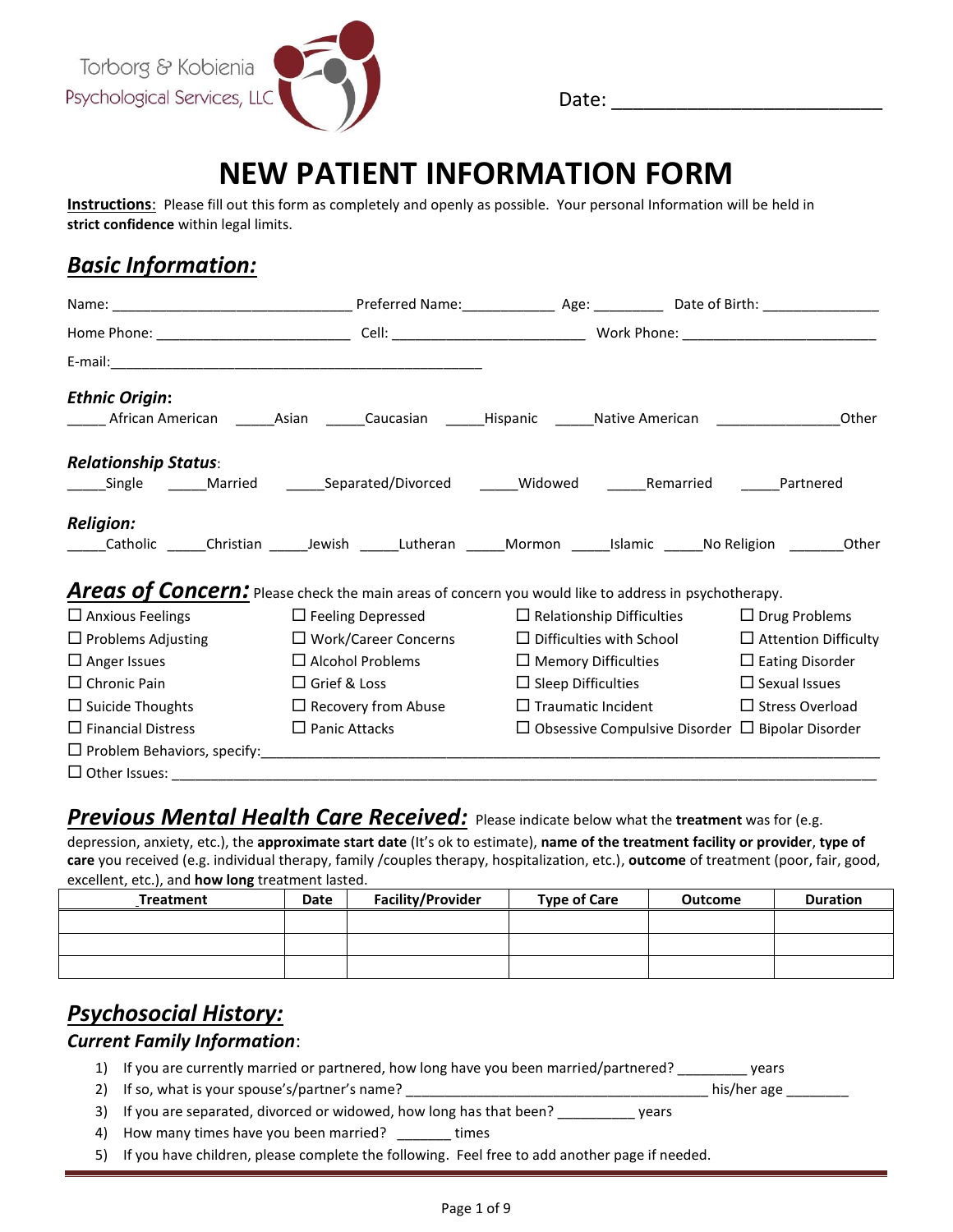| <b>Child's Name</b>                            | Age |            | Child lives with me | If "no" who does she/he live with and where? |
|------------------------------------------------|-----|------------|---------------------|----------------------------------------------|
|                                                |     | <b>Yes</b> | <b>No</b>           |                                              |
| i.                                             |     |            |                     |                                              |
| 2.                                             |     |            |                     |                                              |
| 3.                                             |     |            |                     |                                              |
| 4.                                             |     |            |                     |                                              |
| 5.                                             |     |            |                     |                                              |
| Any miscarriages or stillbirths?<br><b>Yes</b> | No. |            | When?               |                                              |

In addition to children and/or spouse listed above, *who else lives in your home*?

| <b>Person's Name</b> | Age | <b>Relationship to You</b> |
|----------------------|-----|----------------------------|
|                      |     |                            |
|                      |     |                            |

**Current Life Situation:** In the following areas of life, please check all that apply (ok to check more than one option in each category). Feel free to add comments as well.

|    | 1. Current Family Life:<br>$\Box$ Close<br>$\Box$ Conflicted<br>$\Box$ Supportive<br>$\Box$ Distant<br>$\Box$ Neutral                                                                                                                                                                                                                                                           |
|----|---------------------------------------------------------------------------------------------------------------------------------------------------------------------------------------------------------------------------------------------------------------------------------------------------------------------------------------------------------------------------------|
|    | $\Box$ Many $\Box$ Few $\Box$ None<br>$\Box$ Supportive<br>$\Box$ Draining<br>$\Box$ Changeable<br>2. Circle of Friends:<br>$\Box$ Other<br><b>Comments:</b> the comments of the comments of the comments of the comments of the comments of the comments of the comments of the comments of the comments of the comments of the comments of the comments of the comments of th |
|    | <b>3. Significant/Primary Relationship:</b> □ Close □ Conflicted<br>$\Box$ Supportive $\Box$ Distant<br>$\Box$ Neutral                                                                                                                                                                                                                                                          |
| 4. | $\Box$ N/A<br><b>Work Setting:</b> $\Box$ Challenging $\Box$ Stressful $\Box$ Supportive $\Box$ Rewarding<br>$\square$ Unhealthy<br>$\Box$ Other<br>Comments:                                                                                                                                                                                                                   |
| 5. | <b>Employment:</b><br>Are you currently employed? $\Box$ Yes $\Box$ No<br>If yes, where?<br>What is your job title?                                                                                                                                                                                                                                                             |
|    | If not employed, are you (check all that apply) $\Box$ Actively looking for work $\Box$ Disabled<br>$\Box$ Terminated<br>$\Box$ Choosing not to be employed $\Box$ Laid-off $\Box$ Needing Childcare $\Box$ Attending school $\Box$ Retired<br>$\Box$<br>Other<br>Any history of difficulties with employment? $\Box$ Yes $\Box$ No, If yes, please explain:                    |
|    | 6. Hobbies and leisure activities: Please list any hobbies and leisure activities you enjoy:                                                                                                                                                                                                                                                                                    |
| 7. | <b>Education:</b><br>Diploma or highest degree received: ______<br>$\bullet$<br>Any history of learning difficulties:<br>$\Box$ Yes<br>$\Box$ No                                                                                                                                                                                                                                |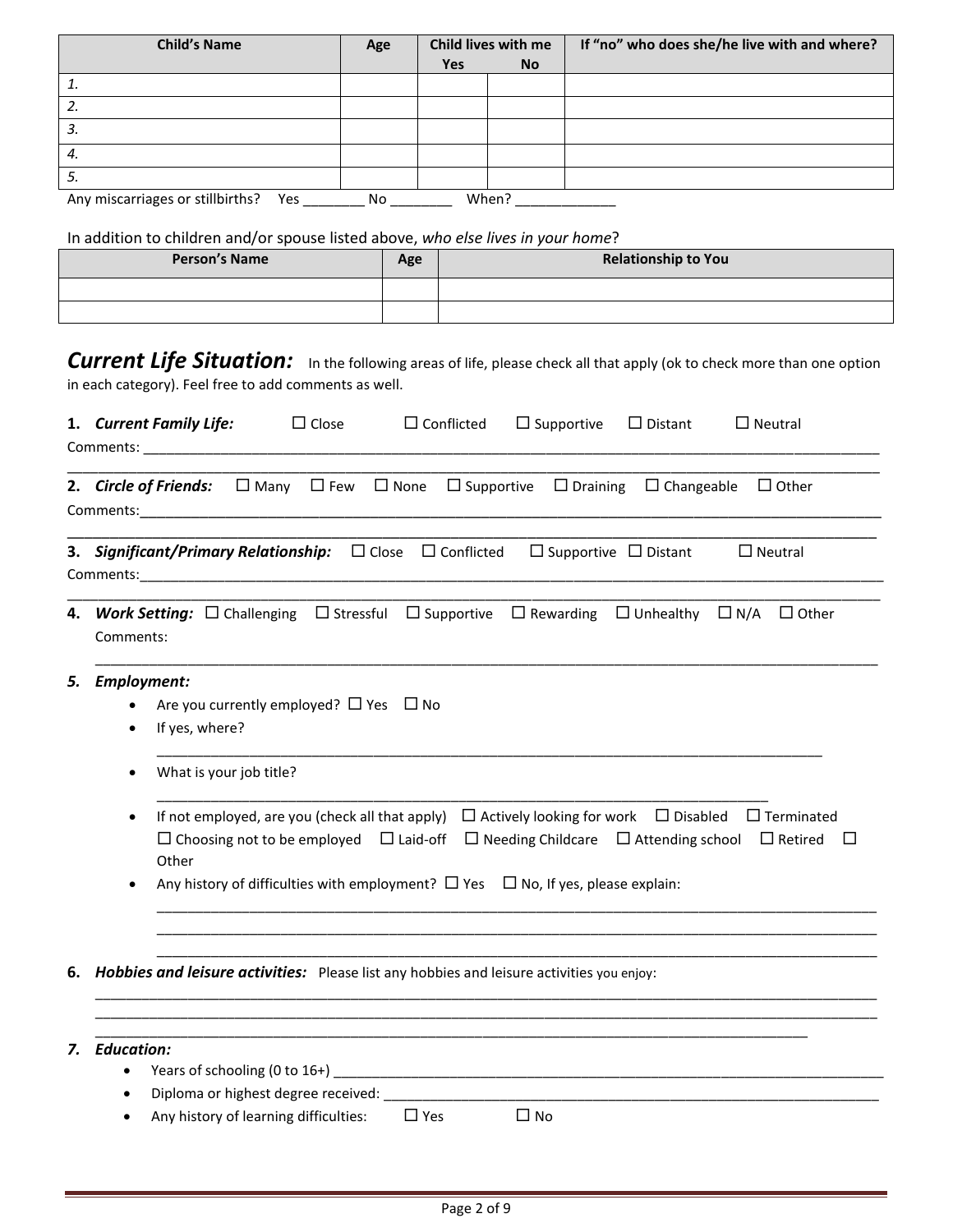| If so, please check all areas of difficulty you have experienced in the area of learning. $\Box$ Concentration $\Box$ Hearing<br>$\bullet$  |
|---------------------------------------------------------------------------------------------------------------------------------------------|
| $\square$ Listening $\square$ Reading $\square$ Writing $\square$ Remembering $\square$ Other Comments:                                     |
| <b>8. Cultural Factors:</b> $\Box$ Challenging $\Box$ Stressful $\Box$ Supportive $\Box$ Rewarding $\Box$ Unhealthy $\Box$ N/A $\Box$ Other |
|                                                                                                                                             |
| 9. Current Living Arrangements:                                                                                                             |
| Please describe your current living situation, (e.g. own home, rent an apartment, living with friends/family,                               |
|                                                                                                                                             |
|                                                                                                                                             |
| Are you satisfied with your living situation? $\square$ Yes $\square$ No                                                                    |
|                                                                                                                                             |
| 10. Military Service:                                                                                                                       |
| Have you served in the military? $\Box$ Yes $\Box$ No<br>$\bullet$                                                                          |
| $\bullet$                                                                                                                                   |
| What branch of service? What branch of service?<br>$\bullet$                                                                                |
| How would you describe the experience? $\Box$ Mostly positive $\Box$ Mostly negative $\Box$ Positive & Negative $\Box$ Neutral<br>$\bullet$ |
| $\bullet$                                                                                                                                   |
|                                                                                                                                             |
| <b>11.</b> Anything else you see as significant about your current life situation:                                                          |

#### **Medical Overview:** (Please add another page if you need more space).

**1.** Please list current and past **medical conditions** and the approximate date you were diagnosed.

| Condition(s) | <b>Date of Diagnosis</b> |
|--------------|--------------------------|
|              |                          |
|              |                          |
|              |                          |
|              |                          |
|              |                          |

\_\_\_\_\_\_\_\_\_\_\_\_\_\_\_\_\_\_\_\_\_\_\_\_\_\_\_\_\_\_\_\_\_\_\_\_\_\_\_\_\_\_\_\_\_\_\_\_\_\_\_\_\_\_\_\_\_\_\_\_\_\_\_\_\_\_\_\_\_\_\_\_\_\_\_\_\_\_\_\_\_\_\_\_\_\_\_\_\_\_\_\_\_\_\_\_\_\_\_\_\_ \_\_\_\_\_\_\_\_\_\_\_\_\_\_\_\_\_\_\_\_\_\_\_\_\_\_\_\_\_\_\_\_\_\_\_\_\_\_\_\_\_\_\_\_\_\_\_\_\_\_\_\_\_\_\_\_\_\_\_\_\_\_\_\_\_\_\_\_\_\_\_\_\_\_\_\_\_\_\_\_\_\_\_\_\_\_\_\_\_\_\_\_\_\_\_\_\_\_\_\_\_

**2.** Please list all current **medication(s)**, dosage and approximate time you started on the medication.

| <b>Medication</b> | <b>Dosage</b> | <b>Purpose</b> | Approx. time started |
|-------------------|---------------|----------------|----------------------|
|                   |               |                |                      |
|                   |               |                |                      |
|                   |               |                |                      |
|                   |               |                |                      |
|                   |               |                |                      |

**3.** Please list any **allergies** (seasonal, environmental, medication, food, etc.), type of reactions you have (rash, nausea, trouble breathing, etc.), level of severity (mild, moderate or severe) and the approximate time the allergy began.

| <b>Allergy</b> | <b>Type of Reaction</b> | <b>Severity</b> | <b>Approx. Date of Onset</b> |
|----------------|-------------------------|-----------------|------------------------------|
|                |                         |                 |                              |
|                |                         |                 |                              |
|                |                         |                 |                              |
|                |                         |                 |                              |

**4.** Are there any **medical conditions in your family-of-origin?** □ Yes□ No If yes, please describe:\_\_\_\_\_\_\_\_\_\_\_\_\_\_\_\_\_\_\_\_\_\_\_\_\_\_\_\_\_\_\_\_\_\_\_\_\_\_\_\_\_\_\_\_\_\_\_\_\_\_\_\_\_\_\_\_\_\_\_\_\_\_\_\_\_\_\_\_\_\_\_\_\_\_\_\_\_\_\_

### *Primary Care Clinic:*

|                        | $\Box$ CentraCare $\Box$ St. Cloud Medical Group $\Box$ Williams Integracare |                              | $\Box$ Health Partners $\Box$ Other |  |
|------------------------|------------------------------------------------------------------------------|------------------------------|-------------------------------------|--|
|                        |                                                                              |                              |                                     |  |
| Primary Care Provider: |                                                                              | <b>Psychiatric Provider:</b> |                                     |  |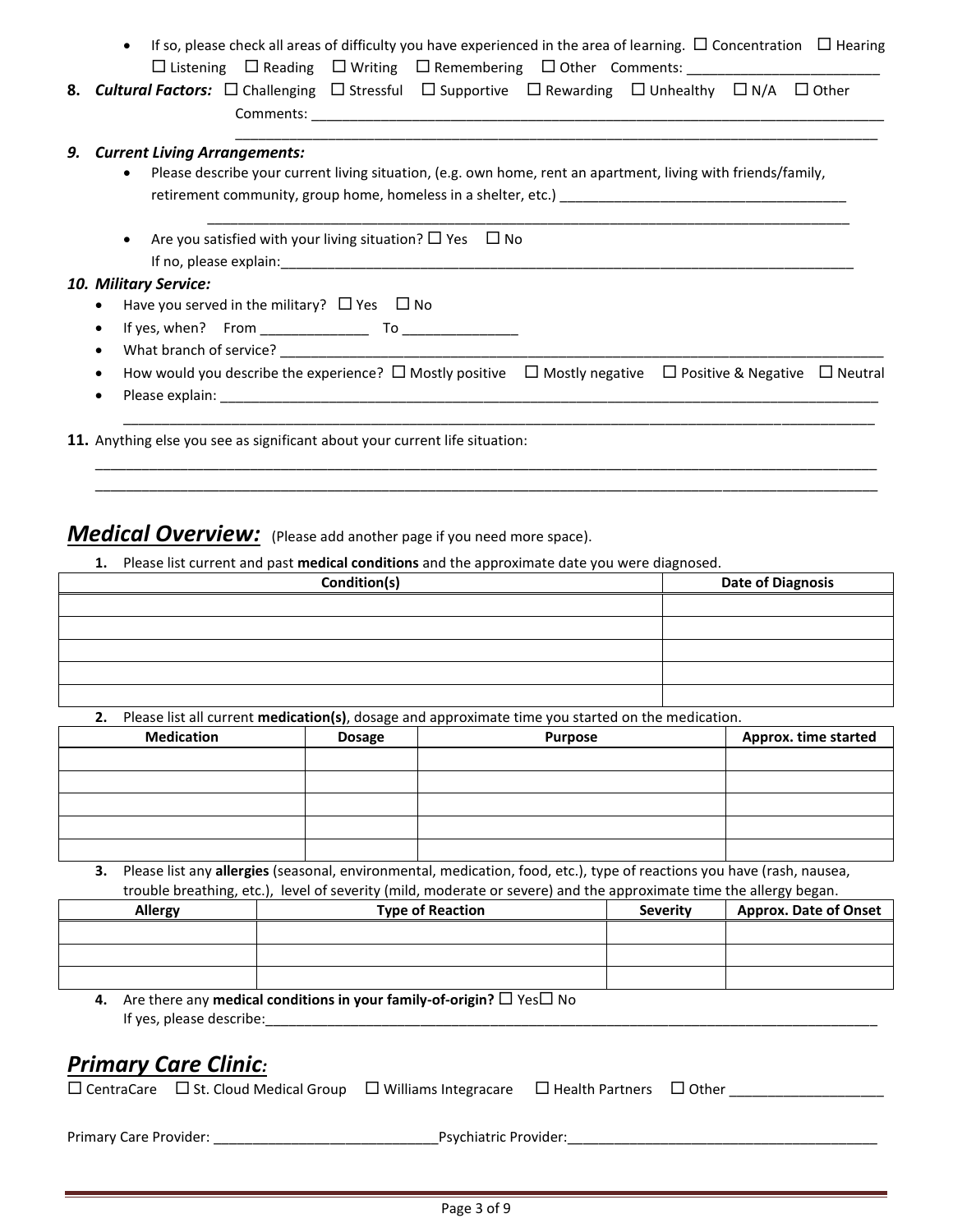# **Self and Family Psychiatric History:** For each condition listed below, please identify yourself or biological

relative who has experienced the condition, any known treatment (i.e. in-patient, out-patient, none), and the outcome of treatment (i.e. poor, fair, good).

| -------------------<br>-------<br>$\cdots$ , $\cdots$ |          |   |         |  |
|-------------------------------------------------------|----------|---|---------|--|
| :ondition                                             | .<br>∵юь | . | Outcome |  |
|                                                       |          |   |         |  |

| Depression |  |  |
|------------|--|--|
|            |  |  |
|            |  |  |
|            |  |  |

| Anxiety |  |  |
|---------|--|--|
|         |  |  |
|         |  |  |
|         |  |  |

| <b>Alcohol or Drug Issues</b> |  |  |
|-------------------------------|--|--|
|                               |  |  |
|                               |  |  |
|                               |  |  |

| <b>Eating Disorder</b> |  |  |
|------------------------|--|--|
|                        |  |  |
|                        |  |  |

| <b>Suicide Attempt</b> |  |  |
|------------------------|--|--|
|                        |  |  |

| <b>Bi-Polar Disorder</b> |  |  |
|--------------------------|--|--|
|                          |  |  |

| <b>ADHD</b> |  |  |
|-------------|--|--|
|             |  |  |

| Other (name) |  |  |
|--------------|--|--|
|              |  |  |
|              |  |  |
|              |  |  |
|              |  |  |
|              |  |  |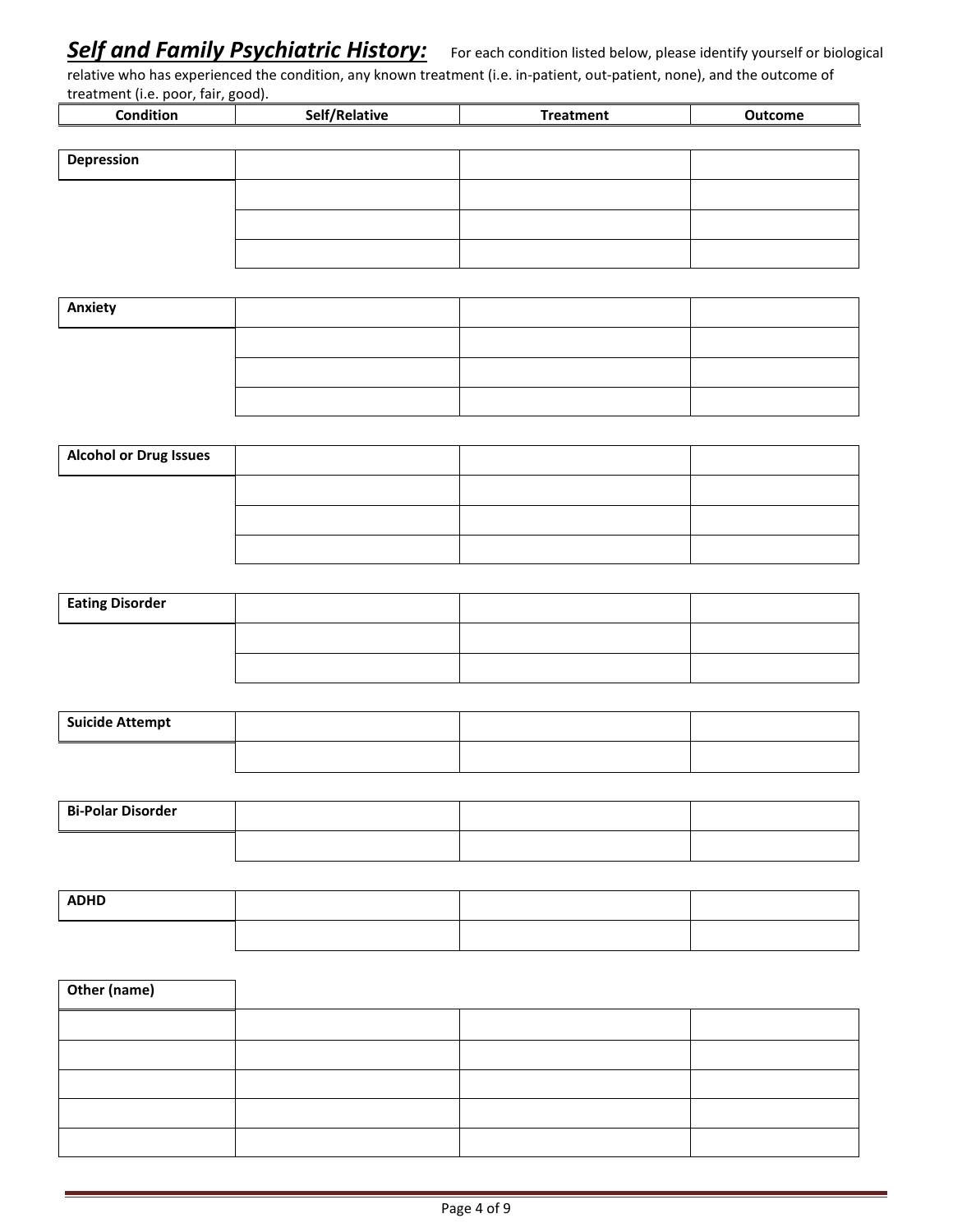# *Family Of Origin History:*

**1.** Please list the member(s) in your *family of origin*. Include parents, step-parents, siblings, and step-siblings. Indicate approximate age (or if deceased, approximate year of death), relationship to you (mother, father, sister brother, stepmother, stepfather, stepbrother, stepsister, etc.) and relationship with you (check all that apply).

| Name of<br><b>Family Member</b> | Age<br>(or Year<br>of Death) | stephrotner, stephatrier, stepprotrier, stepsister, etc.) and relationship with you (check all that apply).<br><b>Relationship to You</b> | <b>Quality of Relationship with You</b><br>(check all that apply) |                                  |                   |                |
|---------------------------------|------------------------------|-------------------------------------------------------------------------------------------------------------------------------------------|-------------------------------------------------------------------|----------------------------------|-------------------|----------------|
|                                 |                              |                                                                                                                                           | $\Box$ Healthy                                                    | $\Box$ Loving                    | $\Box$ Supportive | $\Box$ Neutral |
|                                 |                              |                                                                                                                                           | $\Box$ Distant                                                    | $\Box$ Conflicted $\Box$ Abusive |                   | $\Box$ Other   |
|                                 |                              |                                                                                                                                           | $\Box$ Healthy                                                    | $\Box$ Loving                    | $\Box$ Supportive | $\Box$ Neutral |
|                                 |                              |                                                                                                                                           | $\Box$ Distant                                                    | $\Box$ Conflicted $\Box$ Abusive |                   | $\Box$ Other   |
|                                 |                              |                                                                                                                                           | $\Box$ Healthy                                                    | $\Box$ Loving                    | $\Box$ Supportive | $\Box$ Neutral |
|                                 |                              |                                                                                                                                           | $\Box$ Distant                                                    | $\Box$ Conflicted $\Box$ Abusive |                   | $\Box$ Other   |
|                                 |                              |                                                                                                                                           | $\Box$ Healthy                                                    | $\Box$ Loving                    | $\Box$ Supportive | $\Box$ Neutral |
|                                 |                              |                                                                                                                                           | $\Box$ Distant                                                    | $\Box$ Conflicted $\Box$ Abusive |                   | $\Box$ Other   |
|                                 |                              |                                                                                                                                           | $\Box$ Healthy                                                    | $\Box$ Loving                    | $\Box$ Supportive | $\Box$ Neutral |
|                                 |                              |                                                                                                                                           | $\Box$ Distant                                                    | $\Box$ Conflicted $\Box$ Abusive |                   | $\Box$ Other   |
|                                 |                              |                                                                                                                                           | $\Box$ Healthy                                                    | $\Box$ Loving                    | $\Box$ Supportive | $\Box$ Neutral |
|                                 |                              |                                                                                                                                           | $\Box$ Distant                                                    | $\Box$ Conflicted $\Box$ Abusive |                   | $\Box$ Other   |
|                                 |                              |                                                                                                                                           | $\Box$ Healthy                                                    | $\Box$ Loving                    | $\Box$ Supportive | $\Box$ Neutral |
|                                 |                              |                                                                                                                                           | $\Box$ Distant                                                    | $\Box$ Conflicted $\Box$ Abusive |                   | $\Box$ Other   |
|                                 |                              |                                                                                                                                           | $\Box$ Healthy                                                    | $\Box$ Loving                    | $\Box$ Supportive | $\Box$ Neutral |
|                                 |                              |                                                                                                                                           | $\Box$ Distant                                                    | $\Box$ Conflicted $\Box$ Abusive |                   | $\Box$ Other   |
|                                 |                              |                                                                                                                                           | $\Box$ Healthy                                                    | $\Box$ Loving                    | $\Box$ Supportive | $\Box$ Neutral |
|                                 |                              |                                                                                                                                           | $\Box$ Distant                                                    | $\Box$ Conflicted $\Box$ Abusive |                   | $\Box$ Other   |
|                                 |                              |                                                                                                                                           | $\Box$ Healthy                                                    | $\Box$ Loving                    | $\Box$ Supportive | $\Box$ Neutral |
|                                 |                              |                                                                                                                                           | $\Box$ Distant                                                    | $\Box$ Conflicted $\Box$ Abusive |                   | $\Box$ Other   |

- **2.** Were your parents separated or divorced?  $\Box$  Yes  $\Box$  No, If yes, how old were you when that occurred?  $\Box$
- **3.** Describe the relationship between your mother and father (check all that apply).  $\Box$  Healthy  $\Box$  Loving  $\square$  Supportive  $\square$  Neutral  $\square$  Distant  $\square$  Conflicted  $\square$  Abusive  $\square$  Other

\_\_\_\_\_\_\_\_\_\_\_\_\_\_\_\_\_\_\_\_\_\_\_\_\_\_\_\_\_\_\_\_\_\_\_\_\_\_\_\_\_\_\_\_\_\_\_\_\_\_\_\_\_\_\_\_\_\_\_\_\_\_\_\_\_\_\_\_\_\_\_\_\_\_\_\_\_\_\_\_\_\_\_\_\_\_\_\_\_\_\_\_\_\_\_\_\_\_ \_\_\_\_\_\_\_\_\_\_\_\_\_\_\_\_\_\_\_\_\_\_\_\_\_\_\_\_\_\_\_\_\_\_\_\_\_\_\_\_\_\_\_\_\_\_\_\_\_\_\_\_\_\_\_\_\_\_\_\_\_\_\_\_\_\_\_\_\_\_\_\_\_\_\_\_\_\_\_\_\_\_\_\_\_\_\_\_\_\_\_\_\_\_\_\_\_\_ \_\_\_\_\_\_\_\_\_\_\_\_\_\_\_\_\_\_\_\_\_\_\_\_\_\_\_\_\_\_\_\_\_\_\_\_\_\_\_\_\_\_\_\_\_\_\_\_\_\_\_\_\_\_\_\_\_\_\_\_\_\_\_\_\_\_\_\_\_\_\_\_\_\_\_\_\_\_\_\_\_\_\_\_\_\_\_\_\_\_\_\_\_\_\_\_\_\_ \_\_\_\_\_\_\_\_\_\_\_\_\_\_\_\_\_\_\_\_\_\_\_\_\_\_\_\_\_\_\_\_\_\_\_\_\_\_\_\_\_\_\_\_\_\_\_\_\_\_\_\_\_\_\_\_\_\_\_\_\_\_\_\_\_\_\_\_\_\_\_\_\_\_\_\_\_\_\_\_\_\_\_\_\_\_\_\_\_\_\_\_\_\_\_\_\_

**4.** Significant family information/events: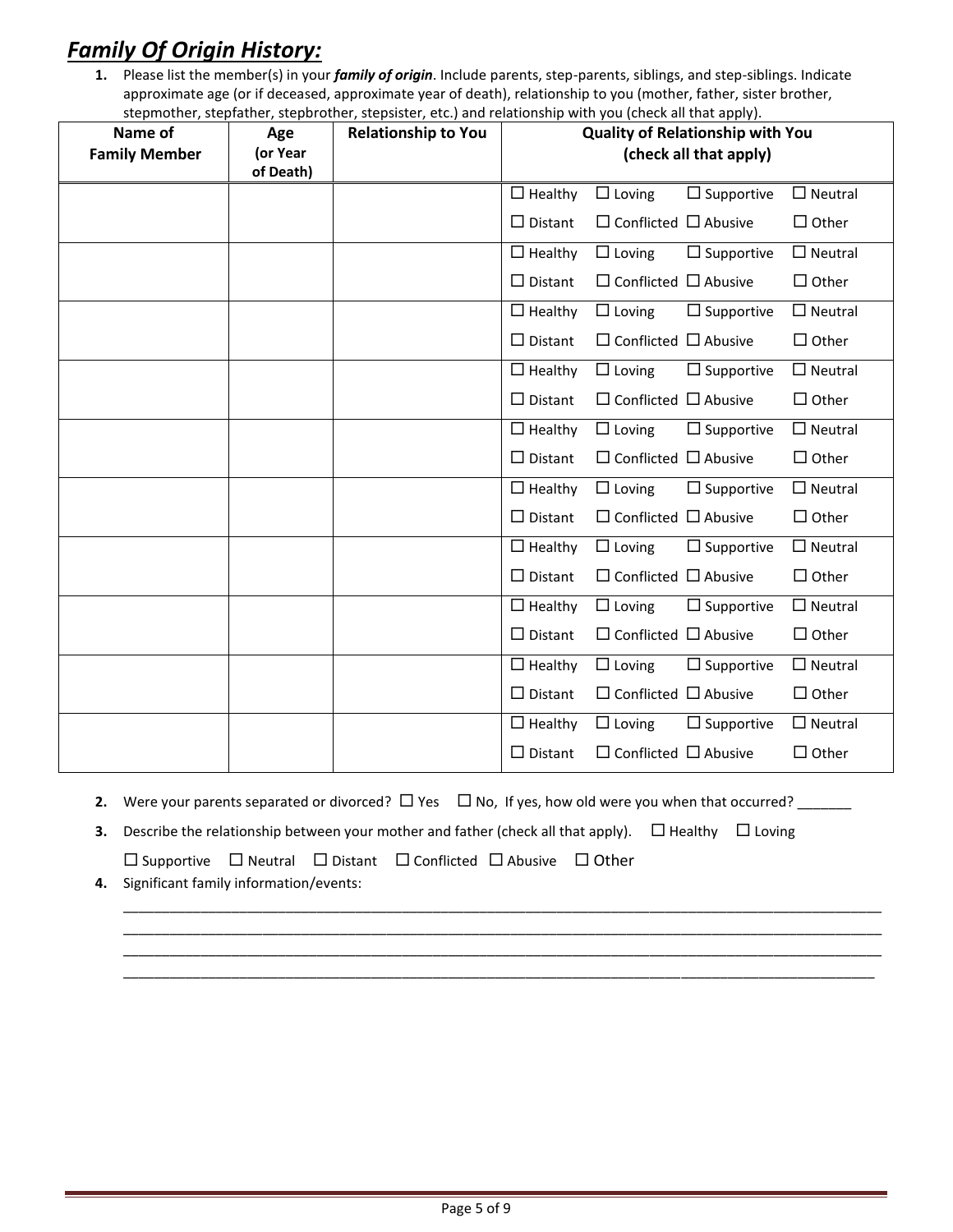# *Situational Stresses:*

**1)** Are there any recent or current situational stresses in your life causing significant difficulty?  $\Box$  Yes  $\Box$  No If so, please name:

| 2) | <b>Other Critical Stress Factors:</b>                |                                 |                                                                                                                 |
|----|------------------------------------------------------|---------------------------------|-----------------------------------------------------------------------------------------------------------------|
|    | $\Box$ Family problems                               | $\Box$ Legal/financial problems | $\Box$ Health problems                                                                                          |
|    | $\Box$ Relational problems                           | $\Box$ Drug/Alcohol problems    | $\Box$ Disabilities                                                                                             |
|    | $\Box$ Spousal problems                              | $\Box$ Job-related problems     | $\square$ Trauma                                                                                                |
|    | $\Box$ Divorce/Separation                            | $\Box$ School problems          | $\Box$ Abuse issues (emotional, physical, sexual)                                                               |
|    | $\Box$ Parent/child problems                         | $\Box$ Spiritual concerns       |                                                                                                                 |
| 3) |                                                      |                                 | In reaction to the above identified stresses, are you experiencing any of the following? (Check all that apply) |
|    | $\Box$ Feeling overwhelmed                           | $\Box$ Feeling anxious          | $\Box$ Feeling depressed                                                                                        |
|    | $\Box$ Difficulty deciding                           | $\Box$ Trouble coping           | $\Box$ Struggling to managing feelings                                                                          |
|    | $\Box$ Engaging in behavior that is not good for you |                                 | $\Box$ Difficulties in relationship                                                                             |

### **Review of Symptoms:** The following is a list of questions about things you may be experiencing.

#### *Mood***:**

|--|

| 1.     | Do you have a history of depression or are you currently feeling depressed?                    |                                                          |                                                 | $\Box$ Yes | $\square$ No |  |
|--------|------------------------------------------------------------------------------------------------|----------------------------------------------------------|-------------------------------------------------|------------|--------------|--|
| 2.     | If yes, does your depression come and go?                                                      |                                                          |                                                 | $\Box$ Yes | $\Box$ No    |  |
|        | If yes, how many times has it done so? ______                                                  |                                                          |                                                 |            |              |  |
|        |                                                                                                | If no, has it been there continuously most of your life? |                                                 | $\Box$ Yes | $\Box$ No    |  |
| 3.     | How old were you when you were first depressed? ________                                       |                                                          |                                                 |            |              |  |
| 4.     | Does the depression get worse in the winter?                                                   |                                                          |                                                 | $\Box$ Yes | $\Box$ No    |  |
| 5.     | If you are female, is your depression (or anxiety/irritability) worse before your periods?     |                                                          |                                                 | $\Box$ Yes | $\Box$ No    |  |
| 6.     | If you are female, are you going through your change of life (menopause)?                      |                                                          |                                                 | $\Box$ Yes | $\square$ No |  |
|        | If yes, has your depression gotten worse in the midst of this change?                          |                                                          |                                                 | $\Box$ Yes | $\Box$ No    |  |
|        | Please check the symptoms of depression you are currently experiencing                         |                                                          |                                                 |            |              |  |
|        | $\square$ Depressed mood                                                                       | $\Box$ Hopeless feeling                                  | $\Box$ Trouble sleeping                         |            |              |  |
|        | $\Box$ Sleeping too much                                                                       | $\Box$ Poor concentration                                | $\Box$ Memory impaired                          |            |              |  |
|        | $\Box$ Little or no energy<br>$\Box$ Low motivation                                            |                                                          | $\Box$ Irritability                             |            |              |  |
|        | $\Box$ Loss of appetite                                                                        | $\Box$ Recent weight loss                                |                                                 |            |              |  |
|        | $\Box$ Moving slowly<br>$\Box$ Hard to enjoy things                                            |                                                          | $\Box$ Feeling agitated or stirred-up           |            |              |  |
|        | $\Box$ Feeing worthless<br>$\Box$ Excessive guilt<br>$\Box$ Thoughts of wanting to die         |                                                          |                                                 |            |              |  |
|        | $\Box$ Withdrawing from others                                                                 |                                                          |                                                 |            |              |  |
| Part 2 |                                                                                                |                                                          |                                                 |            |              |  |
| 1.     | Has there ever been a period of time when you were not your usual self? (Check all that apply) |                                                          |                                                 |            |              |  |
|        | $\Box$ Felt extremely good or hyper                                                            |                                                          | $\Box$ Had trouble concentrating                |            |              |  |
|        | $\Box$ Shouted at people or started arguments                                                  |                                                          | $\Box$ Had much more energy                     |            |              |  |
|        | $\Box$ Felt incredibly self-confident                                                          |                                                          | $\Box$ Were much more active or did more things |            |              |  |
|        | $\Box$ Got much less sleep and didn't miss it                                                  |                                                          | $\Box$ Were much more social or outgoing        |            |              |  |
|        | $\Box$ Couldn't slow your mind down                                                            |                                                          | $\Box$ Spent more money than you could afford   |            |              |  |
|        | $\Box$ Did things others thought were excessive, foolish or risky                              |                                                          | $\Box$ Talking more loudly or faster than usual |            |              |  |
|        | $\Box$ Felt sudden changes in mood                                                             |                                                          | $\Box$ Felt driven to do fun things             |            |              |  |
|        | $\Box$ Had trouble sitting still                                                               |                                                          | $\Box$ Felt more irritable and angry            |            |              |  |
|        | $\Box$ Hard time getting to sleep                                                              |                                                          |                                                 |            |              |  |
|        |                                                                                                |                                                          |                                                 |            |              |  |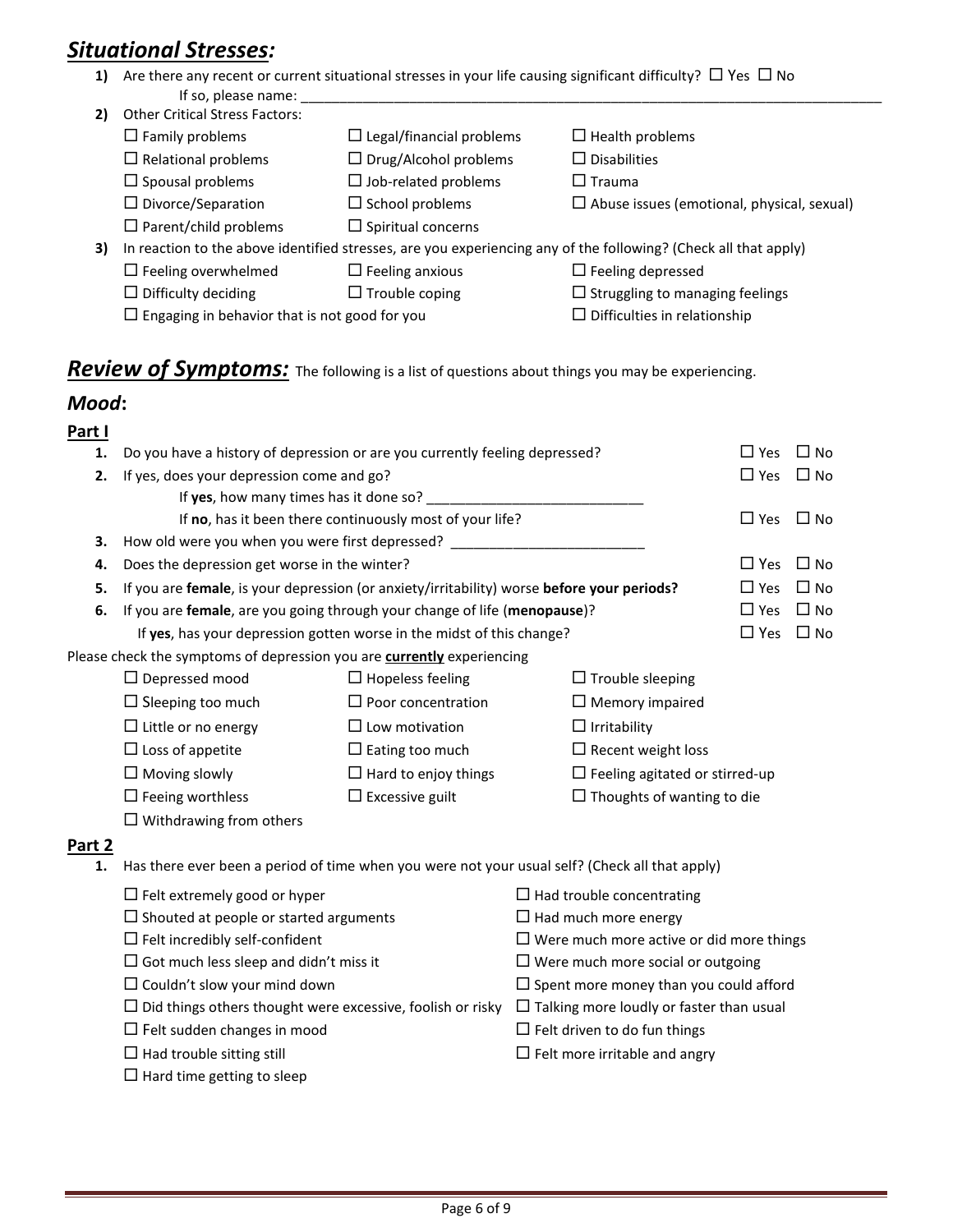#### **Part 3**

| 1.      | Have you had a sudden attack of intense fear or discomfort that included: (Check all that apply)                         |                                                             |                                                     |                                |                        |
|---------|--------------------------------------------------------------------------------------------------------------------------|-------------------------------------------------------------|-----------------------------------------------------|--------------------------------|------------------------|
|         | $\Box$ Pounding/racing heart                                                                                             | $\Box$ Chest pain/discomfort                                |                                                     | $\Box$ Feel like you are dying |                        |
|         | $\Box$ Sweating                                                                                                          | $\Box$ Sick to your stomach                                 |                                                     | $\Box$ Numbness or tingling    |                        |
|         | $\Box$ Trembling/shaking                                                                                                 | $\Box$ Feeling like things are not real                     |                                                     | $\Box$ Feeling of choking      |                        |
|         | $\Box$ Feel like you're losing control                                                                                   | $\Box$ Lightheadedness                                      |                                                     | $\Box$ Chills                  |                        |
|         | $\Box$ Trouble breathing                                                                                                 | $\Box$ Feeling like you're not real                         |                                                     |                                |                        |
| 2.      | Do you avoid going places because you are worried you may have an anxiety attack?                                        |                                                             |                                                     |                                | $\Box$ Yes $\Box$ No   |
| 3.      | Do you have to force yourself to go places that you would prefer to avoid because of this worry                          |                                                             |                                                     |                                | $\Box$ Yes $\Box$ No   |
| Part 4  |                                                                                                                          |                                                             |                                                     |                                |                        |
|         | Please check all of the following that apply:                                                                            |                                                             |                                                     |                                |                        |
|         | $\Box$ Frequent nervousness or anxiousness                                                                               |                                                             | $\Box$ Feeling restless or keyed up                 |                                |                        |
|         | $\Box$ Frequent worry about a number of things                                                                           |                                                             | $\Box$ Fearful about going out and about            |                                |                        |
|         | $\Box$ Anxious or uncomfortable about being in a social setting                                                          |                                                             | $\Box$ Headaches                                    |                                |                        |
|         | $\Box$ Muscle tension /pain                                                                                              |                                                             | $\Box$ Trouble Sleeping                             |                                |                        |
|         | $\Box$ Upset stomach                                                                                                     |                                                             | $\Box$ Thoughts going round and round               |                                |                        |
|         | $\Box$ Pictures in your mind that play over and over                                                                     |                                                             | $\Box$ Feeling driven to check things over and over |                                |                        |
|         |                                                                                                                          |                                                             |                                                     |                                |                        |
|         | $\Box$ Feeling driven to do certain things over and over to feel less nervous? What especially: ___________              |                                                             |                                                     |                                |                        |
|         |                                                                                                                          |                                                             |                                                     |                                |                        |
|         |                                                                                                                          |                                                             |                                                     |                                |                        |
|         | <b>Attention/Concentration/Memory:</b>                                                                                   |                                                             |                                                     |                                |                        |
| 1.      | Do you have difficulty paying attention and concentrating at work,                                                       |                                                             |                                                     |                                |                        |
| 2.      | school, or home?<br>Is it hard for you to sit still for more than 1/2 hour at a time?                                    |                                                             |                                                     | $\Box$ Yes<br>$\square$ Yes    | $\Box$ No<br>$\Box$ No |
|         |                                                                                                                          | If yes, have you had these problems since you were a child? |                                                     |                                | $\Box$ Yes $\Box$ No   |
|         |                                                                                                                          |                                                             |                                                     |                                | $\Box$ Yes $\Box$ No   |
| з.      | Have you ever been diagnosed with Attention Deficit/Hyperactivity Disorder?<br>If yes, were you treated with medication? |                                                             |                                                     |                                | $\Box$ Yes $\Box$ No   |
|         |                                                                                                                          |                                                             |                                                     |                                |                        |
|         | Do you have trouble with your memory?                                                                                    |                                                             |                                                     | $\Box$ Yes $\Box$ No           |                        |
| 4.      | If yes, please explain                                                                                                   |                                                             |                                                     |                                |                        |
|         | If yes, how long have you had trouble?                                                                                   |                                                             |                                                     |                                |                        |
|         |                                                                                                                          |                                                             |                                                     |                                |                        |
|         | <b>Perception and Beliefs:</b>                                                                                           |                                                             |                                                     |                                |                        |
| 1.      | Do you hear things other don't hear (auditory hallucinations)?                                                           |                                                             |                                                     | $\Box$ Yes                     | $\Box$ No              |
| 2.      | Do you see things other don't see (visual hallucinations)?                                                               |                                                             |                                                     | $\square$ Yes                  | $\Box$ No              |
| 3.      | Do you believe that others are spying on you or are out to get you?                                                      |                                                             |                                                     | $\Box$ Yes                     | $\Box$ No              |
| 4.      | Do you think that others are talking about you?                                                                          |                                                             |                                                     | $\square$ Yes                  | $\Box$ No              |
| 5.      | Do you think that someone is putting thoughts into your head?                                                            |                                                             |                                                     | $\Box$ Yes                     | $\Box$ No              |
| 6.      | Do you believe you have special powers?                                                                                  |                                                             |                                                     | $\Box$ Yes                     | $\Box$ No              |
| 7.      | Do you think that you receive special messages through the TV or radio?                                                  |                                                             |                                                     |                                | $\Box$ Yes $\Box$ No   |
|         |                                                                                                                          |                                                             |                                                     |                                |                        |
| Trauma: |                                                                                                                          |                                                             |                                                     |                                |                        |
| 1)      | Have you ever been sexually or physically abused or assaulted, or been the victim of                                     |                                                             |                                                     |                                |                        |
|         | another violent crime?                                                                                                   |                                                             |                                                     | $\Box$ Yes                     | $\Box$ No              |
| 2)      | Have you ever witnessed someone else being sexually or physically abused?                                                |                                                             |                                                     | $\Box$ Yes                     | $\Box$ No              |
| 3)      | Have you ever been in an accident, fire, or natural disaster where you or someone                                        |                                                             |                                                     |                                |                        |
|         | else was seriously injured or killed?                                                                                    |                                                             |                                                     |                                | $\Box$ Yes $\Box$ No   |

ä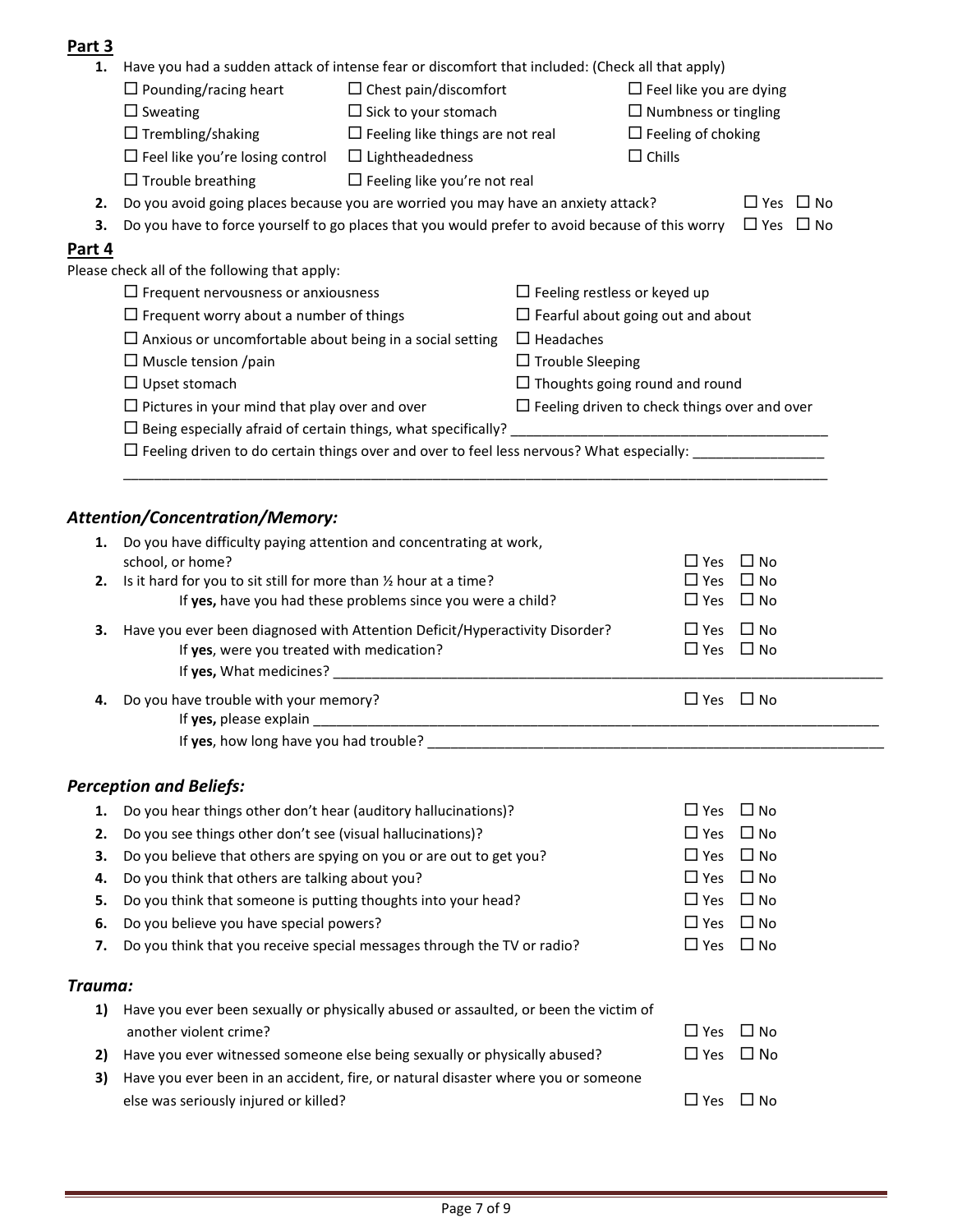| If you answered yes to one of the above, please check all of the following that apply: |                                                      |                                              |
|----------------------------------------------------------------------------------------|------------------------------------------------------|----------------------------------------------|
| $\Box$ Sudden memories of the event                                                    | $\Box$ Upsetting memories of the event               | $\Box$ Nightmares                            |
| $\Box$ Feeling physical reactions to reminders                                         | $\Box$ Feeling distress about reminders              | $\Box$ Avoiding activities related to event  |
| $\Box$ Avoiding places related to event                                                | $\Box$ Avoiding thoughts and feelings                | $\Box$ Loss of interest in life's activities |
| $\Box$ Detached or numb feeling                                                        | $\Box$ Inability to recall details of the experience | $\Box$ Sense of limited future               |

- $\Box$  Difficulty falling or staying asleep  $\Box$  Irritability or outburst of anger  $\Box$  Difficulty concentrating
- 
- $\Box$  Being overly alert to danger  $\Box$  Feeling jumpy or easily startled  $\Box$  Having difficulties in relationship
- 
- 
- 

#### *Other Concerns:*

| $\Box$ No<br>$\Box$ No<br>$\Box$ No |
|-------------------------------------|
|                                     |
|                                     |
|                                     |
| $\Box$ No                           |
|                                     |
| $\Box$ No                           |
| $\Box$ No                           |
| $\Box$ No                           |
|                                     |
| $\Box$ No                           |
| $\square$ No                        |
| $\square$ No                        |
| $\square$ No                        |
| $\square$ No                        |
|                                     |

### *Impairment:*

Overall, how much difficulty do the concerns identified above cause you in the following areas of life?

|           |                                                                                                                | $(0 = none, 1 = mild, 2 = mild/moderate, 3 = moderate, 4 = moderate/severe, 5 = severe)$ |             |
|-----------|----------------------------------------------------------------------------------------------------------------|------------------------------------------------------------------------------------------|-------------|
| Work      | <b>Finances</b>                                                                                                | Leisure                                                                                  | School      |
| Parenting | Self-care                                                                                                      | Primary Relationship                                                                     | Social Life |
|           | Other, specify: the contract of the contract of the contract of the contract of the contract of the contract o |                                                                                          |             |
| Comments: |                                                                                                                |                                                                                          |             |
|           |                                                                                                                |                                                                                          |             |

### *Risk Assessment:*

| 1. | Have you ever had thoughts of ending your life?        | $\Box$ Yes $\Box$ No |
|----|--------------------------------------------------------|----------------------|
|    | If yes, have you attempted to take your life?          | $\Box$ Yes $\Box$ No |
|    | If <b>yes</b> , how many times?                        |                      |
|    | If yes, please list what you attempted to do and when: |                      |

\_\_\_\_\_\_\_\_\_\_\_\_\_\_\_\_\_\_\_\_\_\_\_\_\_\_\_\_\_\_\_\_\_\_\_\_\_\_\_\_\_\_\_\_\_\_\_\_\_\_\_\_\_\_\_\_\_\_\_\_\_\_\_\_\_\_\_\_\_\_\_\_\_\_\_\_\_\_\_\_\_\_\_\_\_\_\_\_\_\_\_\_\_\_\_\_\_ 2. If you've had suicidal thoughts, but haven't attempted, what has stopped you? \_\_\_\_\_\_\_\_\_\_\_\_\_\_\_\_\_\_\_\_\_\_\_\_\_\_\_\_\_\_\_

| <b>3.</b> Do you have suicidal thoughts now?     | $\Box$ Yes $\Box$ No  |  |
|--------------------------------------------------|-----------------------|--|
| 4. Do you have thoughts of harming yourself?     | $\Box$ Yes $\Box$ No  |  |
| 5. Have you harmed yourself?                     | $\Box$ Yes $\Box$ No  |  |
| 6. Do you have thoughts of harming someone else? | $\Box$ Yes $\Box$ No. |  |
| 7. Have you harmed someone else?                 | $\Box$ Yes $\Box$ No. |  |